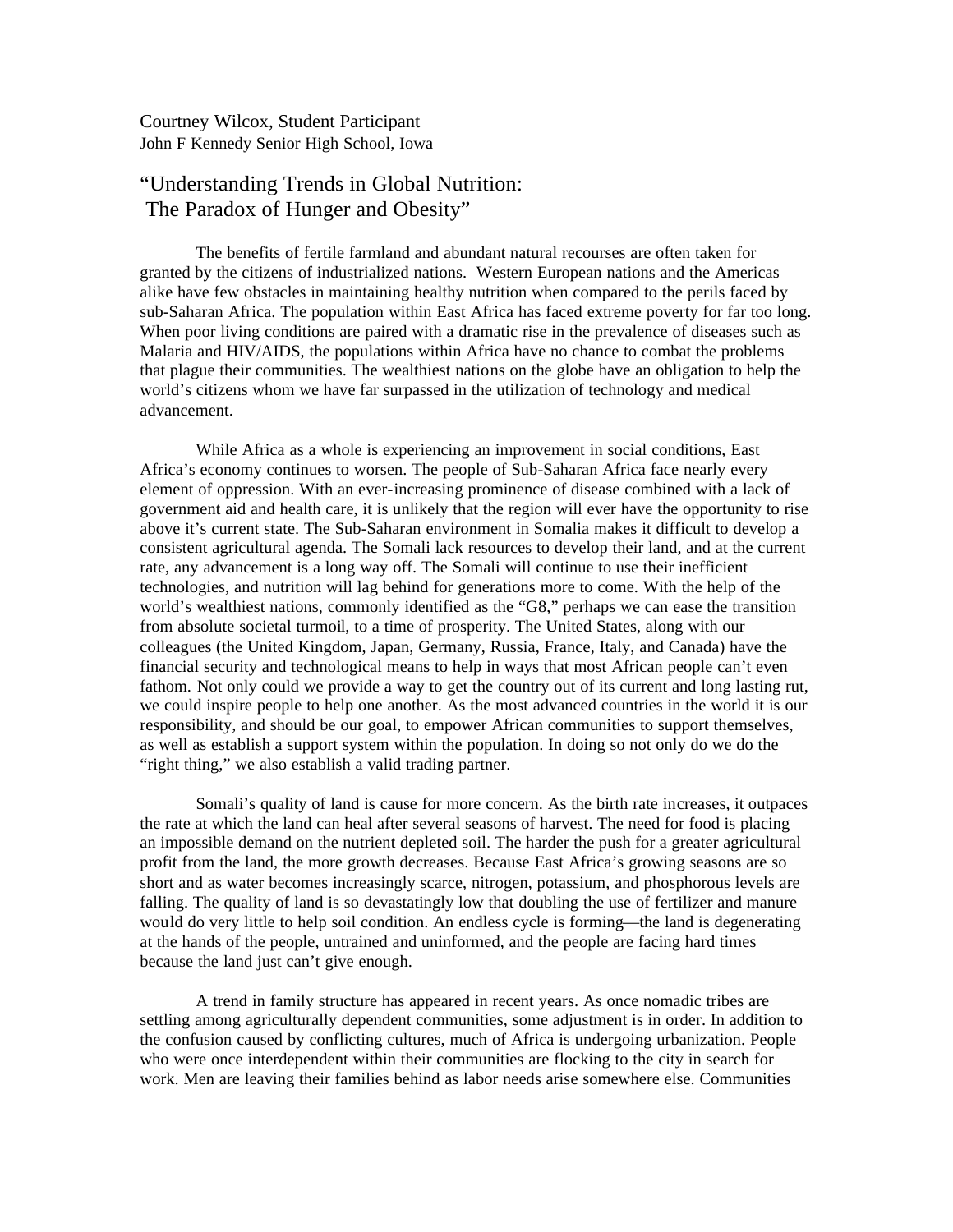are shattered and oftentimes women are left to pick up the pieces and raise their families. The influence of industrialized society is doing more harm than good in this respect.

A typical Somali family might live like this: A Bantu mother is raising seven children on her own while the father of her children works far away from home. She has just learned she is pregnant and is concerned for her five month old, who she will have to stop breast-feeding. She believes that breast-feeding a child while pregnant condones inappropriate contact betweens siblings. Because the five month old cannot eat nutritionally sound foods yet, he will no doubt be protein deprived. His growth will be stunted for a majority of his childhood unless something can be done to increase his protein intake. The mother is illiterate and knows little about agriculture. Without her husband's immediate financial and intellectual support, she and her children will struggle for food on a daily basis. Lately, a local organization has been hosting meetings in hopes of educating young mothers and their children. However, this organization suggests such absurd things as giving meat to infants, which is unheard of. Doing so would cause a child to disrespect social boundaries. It is common knowledge in the mother's community that a man is the first to be served, and a child's needs are lastly considered. As an alternative to meat, the organization suggests preparing eggs for children. It is widely believed in this region though, that eggs detract from one's intelligence. The mother will continue to feed her children corn and different varieties of fruit. She believes that quieting her children's hunger pains with foods like rice and other staple items will suffice to meet nutritional requirements.

Recently, the already overburdened mother has discovered that her two oldest children contracted typhoid fever. Her community's only water source is contaminated, and little can be done to prevent diseases from spreading. It is likely that she will lose her two children, as medicine and technology are not of priority in Somalia. Health care is nonexistent; without government aid the children's medicine cannot be purchased. With her family's current famine and lack of agricultural know-how, it seems as though a dead end is approaching. Perhaps she will relocate her family to Kenya, where Bantu families are living together learning about American life. Prejudice is pushing more and more Bantu families out of East Africa. The depletion of the family's culture puts more and more pressure on them to seek a safe haven elsewhere. As time passes the mother's options are running out, and she knows she has to make a decision soon.

It seems that this life of constant insecurity is common in Somalia. Nearly fifty percent of the Somali are ages 15 to 64. The other fifty percent is largely comprised of youths under fourteen years of age. The median age for Somali people is 17.5 years. The life expectancy for Somali people as calculated in 1999 was forty-eight years. The birth rate of the Somali continues to increase; the population finds slight balance because the mortality rate after about forty years of age is high as well. When compared with earlier recorded data, the findings from 1999 shows a slight increase in the quality of life for the people of Somalia, however the country's debt continues to increase. For the past ten years the rural society of Somalia has suffered due to a lack of central government. Currently, Muslim practices generally dictate the rights of individuals. Somali women give birth to an average of 7 children, as concluded by an estimate made in 2000; however it is not uncommon for a woman to give birth to up to 18 offspring. Child abuse has been observed as a prominent, and currently ignored, issue; the judicial system is Somalia favors the rights of men. A mere fourth of the female population is literate; the literacy rate is almost double for men.

The most abundant waterborne and airborne diseases are hepatitis A and E, and typhoid fever. 69 percent of Somali have no access to a clean water source. Widespread water contamination (caused by deforestation, desertification, and soil erosion) has lead to an ongoing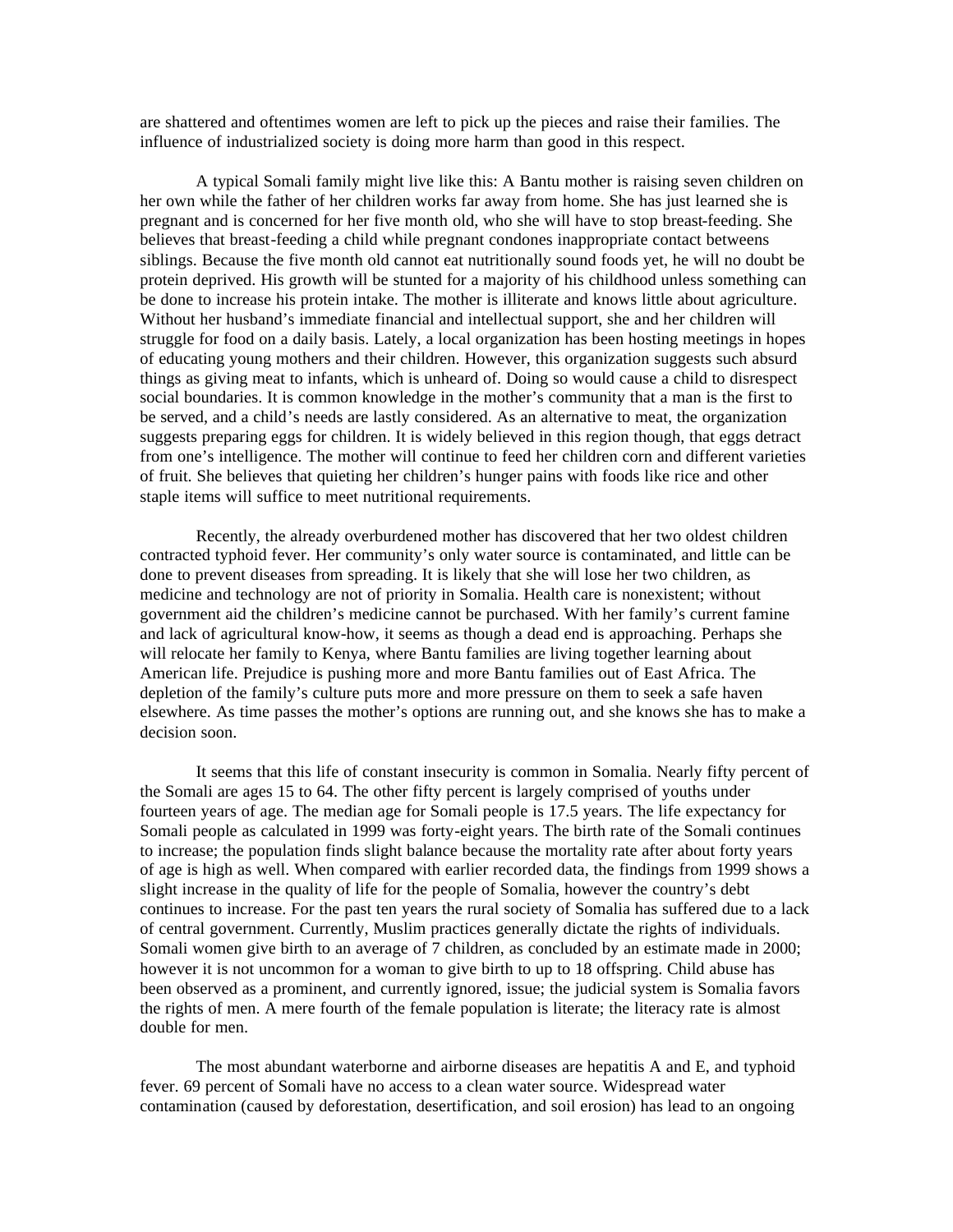famine, which is accentuated by unfavorable climatic conditions (drought during the dry season, dust storms in the summer, and floods during the wet season). By implementing a system in which clean water can reach a majority of Somali, the famine would have a chance to be reduced. Again, a thing as simple as water treatment is taken for granted here in America.

Several generations of Somali Bantus aim to settle in America to escape persecution faced as a result of the apartheid outside South Africa, which was lifted in 1994. Civil war has also weakened the Bantus' unity and sense of equality. Adjustment to the new hemisphere will prove to be difficult. It is for this reason that refugee camps of forty thousand people have been set up in Kenya to create a stepping-stone from rural Somali life to America's more urban culture. In a program set up by the federal government, individuals will have up to 80 hours of cultural orientation and mentoring to aid in adjustment to American life. Recent genocide throughout East Africa has been caused by a constant competition for resources, which is yet another reason why nutrition needs to be recognized as the real problem. It seems that most social and economic problems in every part of the world, as faced by every walk of life, would be lessened if nutrition were a priority. Yet, the promise of profit sometimes greatly outweighs a community's desire to sustain a new generation.

Only recently (within the past few decades) did some nomadic tribes settle for good as the pressures from the African government and hunger pains persisted. Studies have shown that the tribes' children are suffering most from the social change. Their growth is stunted when compared to that of settled children in the region. Cash crops like coffee and cotton take precedence over the production of food. Since generations of once nomadic peoples are newly exposed to the concept of farming, they are forced to play catch up with surrounding territories; as a result competition for resources ensues. Rather than taking care of offspring and ensuring survival, groups focus on profit and land distribution.

65% of Somalia's export income is dependent upon agriculture. Saudi Arabia recently banned all livestock imports from Somalia due to "Rift Valley Fever" scares. The disease is spread by meat contamination and mosquitoes, and causes high fever and hepatitis. Somalia's economy can not currently support the destruction of all live stock that is suspect for contamination, as was done in Great Britain in the early nineties after the "Mad Cow Disease" fright. At the loss of Saudi Arabia as a trading partner, Somalia's economy is in need of a quick recovery. Because light industry exports hardly compare to agriculture in terms of incoming revenue for the region, it is unlikely that they can strengthen the industry enough to make up for the recent losses suffered. Given the conditions of land and resource currently held by Somalia, it would seem that agriculture has a long shot at fully developing or reaching its potential.

As it stands, Africa imports goods from nearly all of the "G8." Those who are suffering the most lack the political influence needed to demand a raise in import tariffs. Because industrialized nations are hardly taxed for bringing goods in, Africans gain very little from this trade. They give up irreplaceable natural resources in exchange for food they could grow themselves were they provided with a better idea of agricultural processes. The African people need to know that crops not only feed families, but make profit as well. Profit accumulates success; without success, extremely rural Somali four-year-olds will continue to walk around barefoot on ringworm-infested ground. A dollar a day will never buy a pair of shoes. If armed with the voice to make a change in governmental policy and agriculture, Africans could pull themselves out of the hole we have left them in. If we wish to spread true democracy, why not provide a way for other countries to reach it for themselves?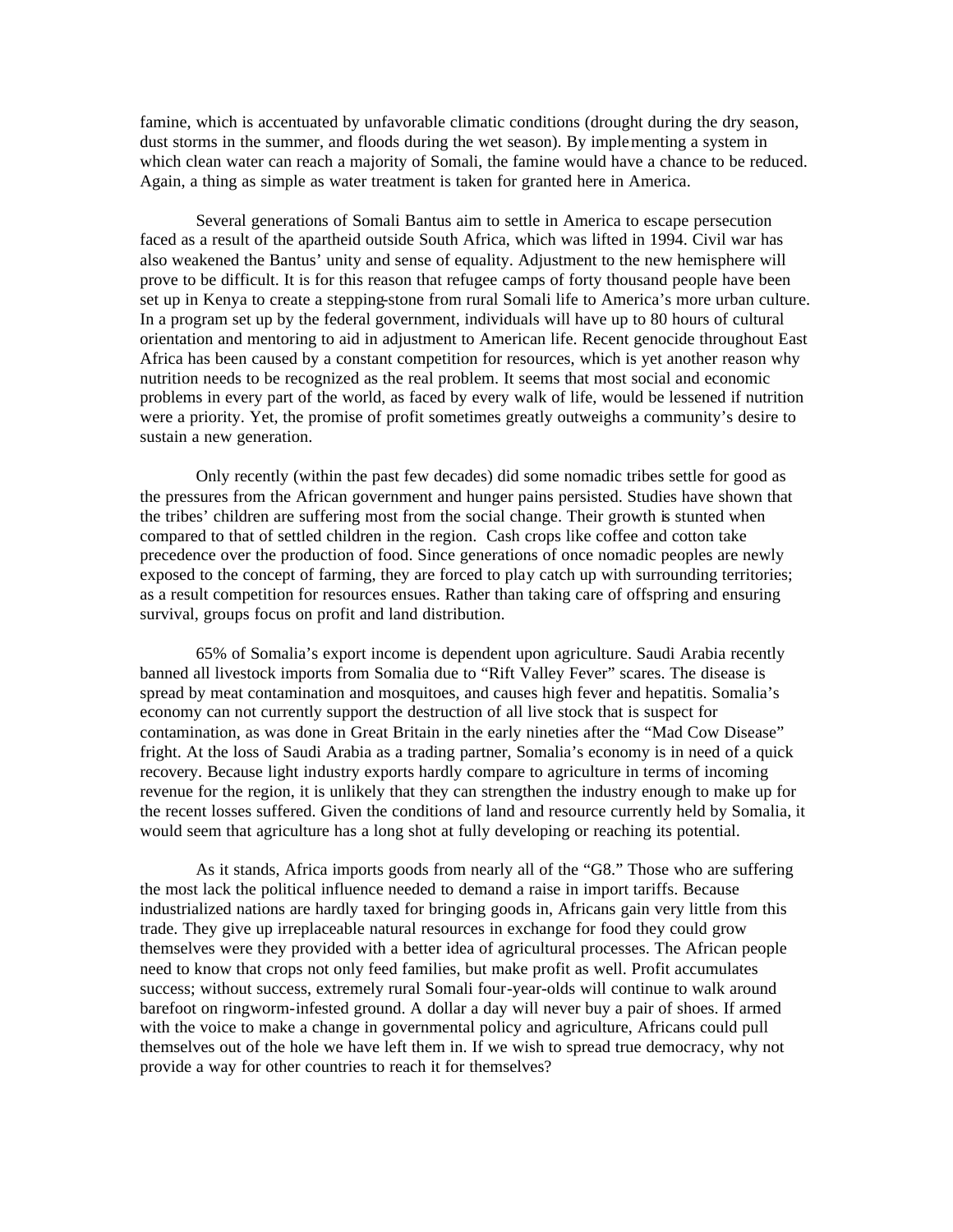Somalia exports many varied agricultural products throughout Africa and to the Middle East, however the Somali themselves don't reap as much nutrition-based advantage as their neighbors. While the pressures of famine would no doubt be checked as a result of a boosted economy, it seems that a wiser route would be to feed the source of hunger pains—individual stomachs. The future of any country is undisputedly its youth, and as long as kids continue to get the short end of the stick, the Somali have a slim chance of provoking change. Economy, agricultural practices, technological and medical advancement, and society as a whole will continue as they are, not dramatically decreasing in quality, but never improving.

The only security some Africans seem to have now is their deeply rooted traditions, which is working against them in this day and age. There is nothing observed in any country as of yet to scientifically merit that meat affects the psychological processes of youths' minds, that eggs decrease one's intelligence, or that milk from a pregnant mother is inappropriate to feed a baby. More should be done to show the Somali that this is the case. In order for Somali society to take the necessary steps to improving overall productiveness and quality of life, education is needed for all.

Meat, rather than being a main export or a mode of nutrition first available men, should be prepared for children. An infant should not be denied breast milk, regardless of his or her mother's pregnancy. If this idea cannot be uprooted from communities, than perhaps more should be done to introduce contraceptives into Somali society. An easier route, though, would most likely be to employ more nutritionally sound elements into food that the Somali children eat on a regular basis. Since protein consumption is lacking in children fourteen years and younger**,**  perhaps adding a soy supplement to children's daily ingestion of corn or sorghum (cultivated as grain or syrup) could help strengthen overall nutritional balance. Another example of a healthy additive is nonfat dry milk, which is nonperishable, can be added to almost anything, and is an excellent source of protein and calcium.

The average African citizen is not remotely aware of the nutritional knowledge and developments we have here in America, such as the capacity to create genetically modified foods. It is also true the average American lacks the perspective to empathize with the daily battles faced by the Somali, men, women, and children. The people of many industrialized nations don't know what kind of support to offer. Individuals can offer, if nothing else, moral support. The signing of a petition or the backing of a promise as set out by the leaders of our nations could make all the difference.

The bottom line is that children are taking the fall for their country's economic and social confusion, parents' unawareness, our country's near-indifference, and a global lack of perspective. Clan warring is prohibiting the United Nations from taking any real action, and many humanitarians recognize Somalia as a danger zone as a result of the constant civil and clan warfare. At the end of the day, children's lives need to be of priority. We, as the most advantaged citizens of the world, can make this so by creating broader outreach programs. Education about agriculture, child-care, new technologies, and medicine should reach the ears of the Somali people. Our governments, parliamentary and presidential systems alike, should do more to ensure that a central government is established within East Africa.

It needs to be said that it is not enough to throw money at a problem. International organizations should raise a volunteer effort to combat ignorance and unresponsiveness. Real change works from the ground up—individuals can trigger the growth that East Africa, and Somalia in particular, has needed for so long. If a face were provided for this movement it could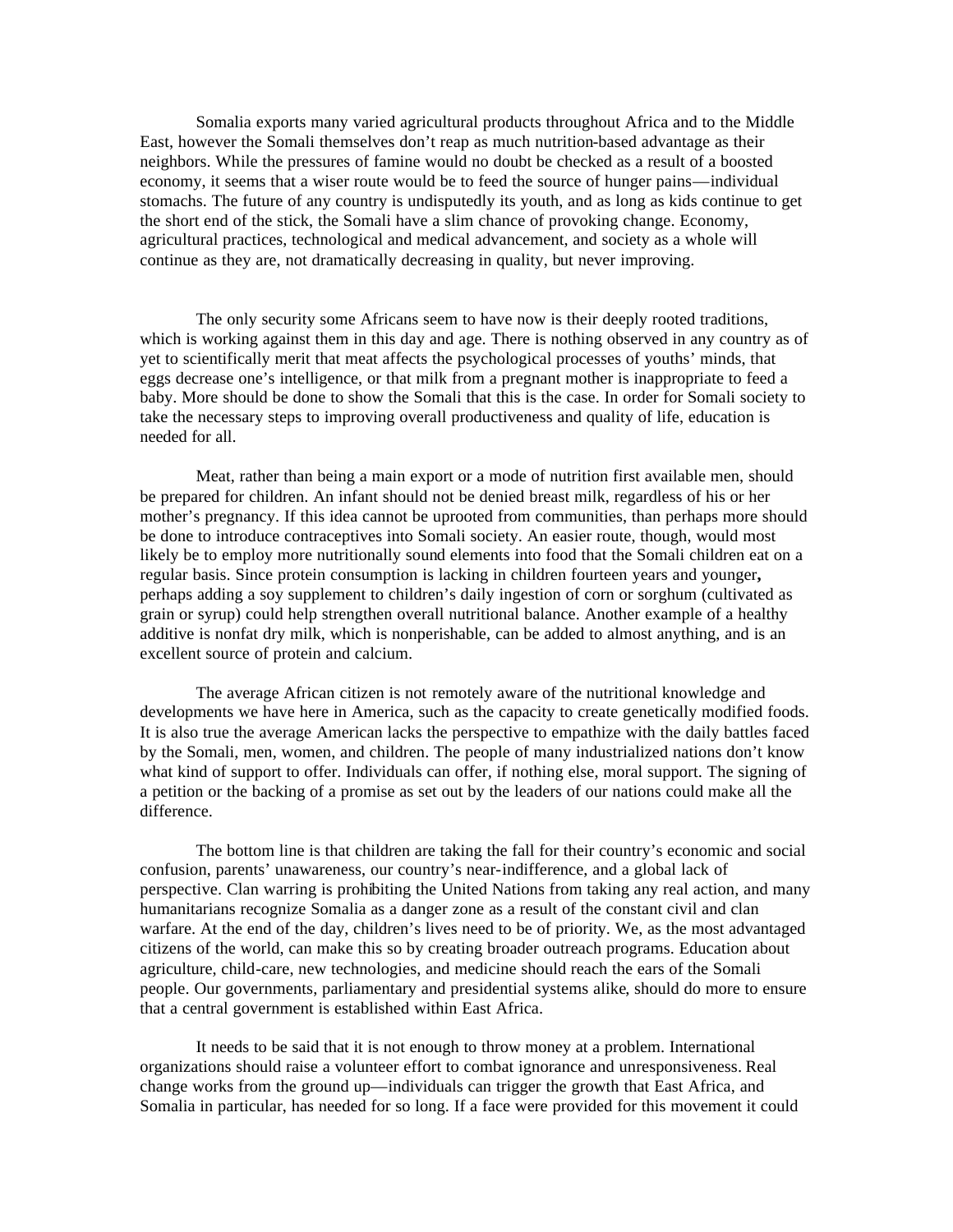be all the more powerful. There is a need for an international band of people who are empathetic for the cause. A universal education of the issues is in order—true empathy cannot be realized if Africa's condition continues to be masked. While it is not expected that half the world can drop everything and rush to physically aid the world's impoverished, it *is* expected and should be guaranteed that we'll all do our part in even the tiniest way to make life a little more bearable for those worse off than us. The idea that we can help one another, as a race of humans, undivided by social, political, or religious boundaries, is what makes living in this day and age unique from any previous span of time.

## Bibliography

"Bantu." Wikipedia, The Free Encyclopedia. 22 July 2005. 11 Aug. 2005

<http://en.wikipedia.org/wiki/Bantu#Social\_organization>.

"Food Security in East Africa: A Battle on Many Fronts." Food Security in East Africa. 1998. 11

Aug. 2005 <http://www.cipotato.org/market/ARs/Ar98/Food.htm>.

"Gender Profiles: Somalia." **AFROL Gender Profiles. AFROL. 28 July 2005** 

<http://www.afrol.com/Categories/Women/profiles/somalia\_women.htm>.

"Global Population Density." Earth Trends The Environmental Information Portal. 2005. World

Resources Institute. 10 Aug. 2005

 $\langle$ http://earthtrends.wri.org/maps\_spatial/maps\_detail\_static.cfm?map\_select=192&theme  $=4$ 

- Henao, Julio, and Carlos Baanante. "Nutrient Depletion in the Agricultural Soils of Africa." IFPRI. Oct. 1999. 10 Aug. 2005 <http://www.ifpri.org/2020/briefs/number62.htm>.
- "History, Education, Culture." U.S. Department of State. Bureau of Public Affairs, U.S. Department of State. 12 Aug. 2005 <http://www.state.gov/history/>.
- "Infant Mortality Rate East Africa." Catholic Missionary Union of England and Wales. July 2005. 13 Aug. 2005 <http://www.cmu.org.uk/poverty/01imr/imr\_ea.htm>.
- "Protein-energy malnutrition." World Health Organization. 03 Sept. 2003. 09 Aug. 2005 <http://www.who.int/nut/>.
- "Somalia." Catholic Missionary Union of England and Wales. 05 Dec. 2003. 25 July 2005 <http://www.cmu.org.uk/stats/aff\_som.htm#Population>.